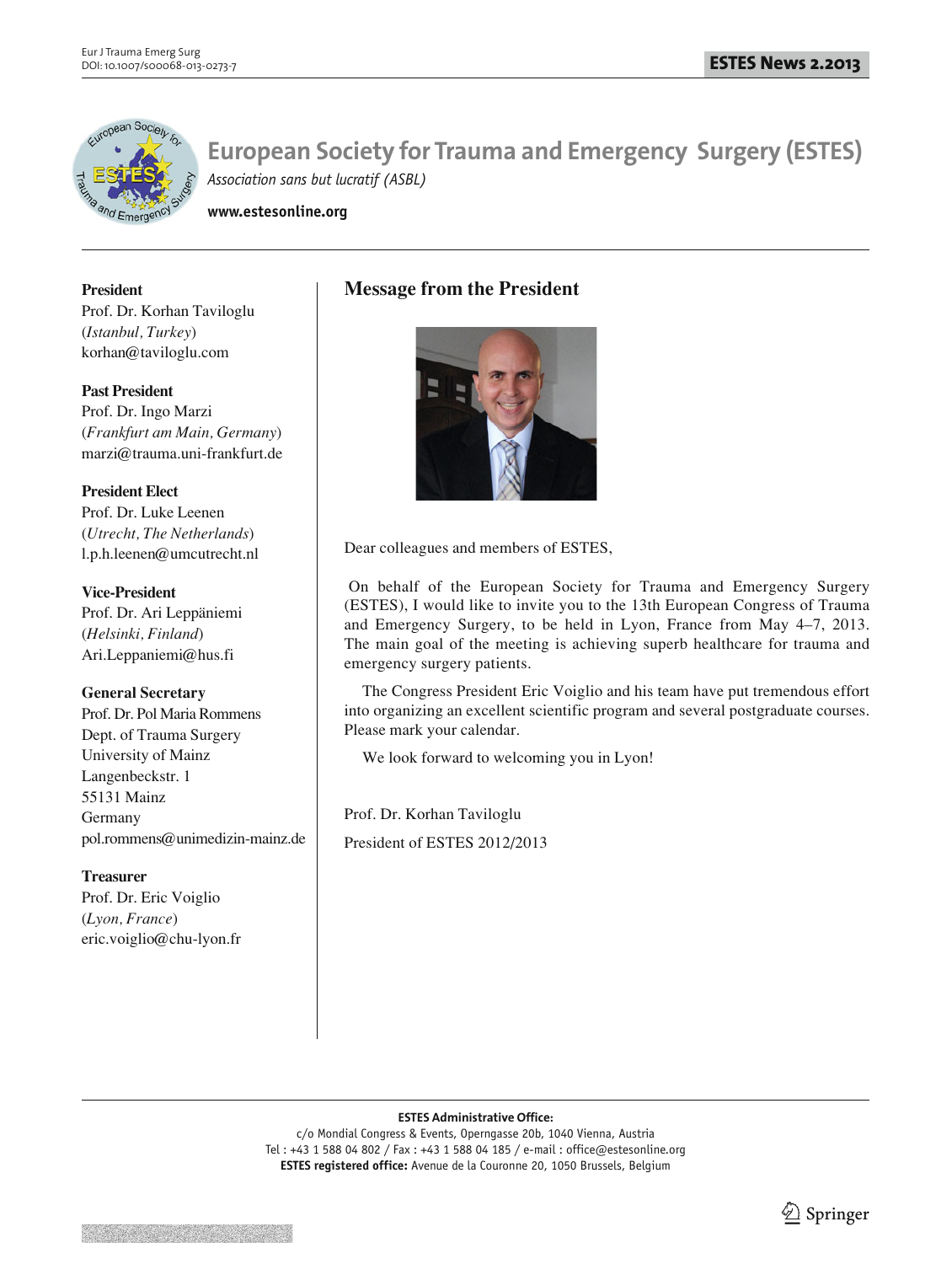

**www.estesonline.org**

14th European Congress of **Trauma & Emergency Surgery** Working together to save lives May 4 - 7, 2013 - Lyon / France





# **ECTES 2013 – SEE YOU SOON!**

Dear Colleagues and Friends,

Only a few weeks until ECTES 2013, taking place from May 4–7, 2013 in Lyon, France, opens the doors to its participants!

Meet international faculty and expand your knowledge by attending this year's sessions.

### **The scientific programme is available online on the congress website!**

Take a look at: www.ectes2013.org

Seize the opportunity, **come onsite** and register directly upon arrival at the congress!

A few reasons why you shouldn't miss ECTES 2013:

- **Keep up** with the major issues and new trends in Trauma and Emergency Surgery
- **Learn** best practices based on hard evidence
- **Take advantage** of being in the same place with your peers and acknowledged speakers from around the world
- **Earn** additional CME Credits for your continuing education
- **Discover** Lyon it will embrace you!

We look forward to seeing you soon!

 $40 - 14$ 

Eric J. Voiglio, MD, FACS, FRCS *President of ECTES Lyon 2013*

ECTES 2013 Organizing Team **Mondial Congress & Events Mondial GmbH & Co. KG** Operngasse 20b, 1040 Vienna, Austria **t** + 43 1 58804-114, **f** –185 ectes2013@mondial-congress.com www.estesonline.org

#### **ESTES Administrative Office:**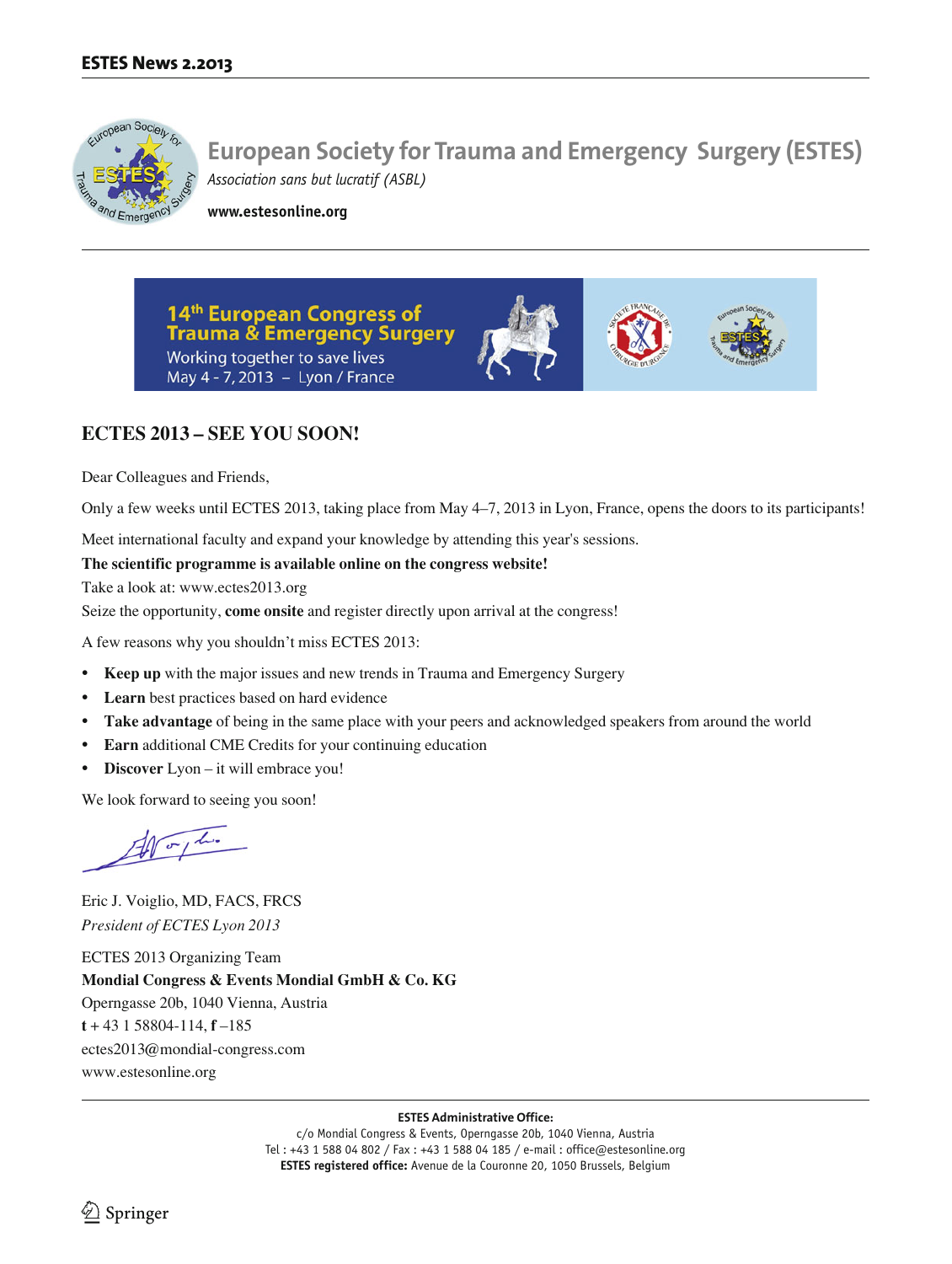

**www.estesonline.org**



## **Global conference highlight in Venice, Italy: 8th Combined Meeting of Orthopaedic Research Societies, CORS 2013**

The 8th Combined Meeting of Orthopaedic Research Societies, CORS 2013 takes place 13–16 October 2013 in magical Venice! The Combined ORS meeting is the only triennial global conference of the Orthopaedic Research Societies from around the world, including, the US-based ORS, the hosting European ORS and the sister societies in Australia and New-Zealand, Britain, Canada, China, Japan, Korea and Taiwan. A main theme of CORS 2013 is "Building global research networks''. In addition to the recently joined Indian Orthopaedic Research Group (IORG), it is expected that several new international orthopaedic research societies representing growth regions and countries in Asia, Africa, Latin America and the Middle East will join the CORS 2013 Meeting and become affiliated with the newly formed International CORS (ICORS) network.

The theme "Building global research networks" also explicitly applies to "Traumatology & Fractures" as a topic for symposia, keynotes and abstracts as it is a major clinical and research focus in many countries invited to and addressed with this global research networking campaign. Alongside the classic call-for-papers for all orthopaedics related subjects such as tissue engineering, biomaterials, biomechanics, arthroplasty, infection and of course, trauma & fracture to just name a few, two additional main themes have been named. "Interdisciplinary problem-focused studies" alongside the classic disciplinefocused studies and "Fostering young investigator talent", a theme which does not only apply to many innovative young investigator (YI) initiatives but also includes research on training and education.

CORS 2013 will take place in the Venice Conference Center of San Servolo, a small island and former monastery just in front of the famous Piazza San Marco. Abstract submission is now open and closes 1 May. Join CORS 2013 in magical Venice and make it your conference highlight this year!

**EUROPEAN ORTHOPAEDIC RESEARCH SOCIETY** 

#### **ESTES Administrative Office:**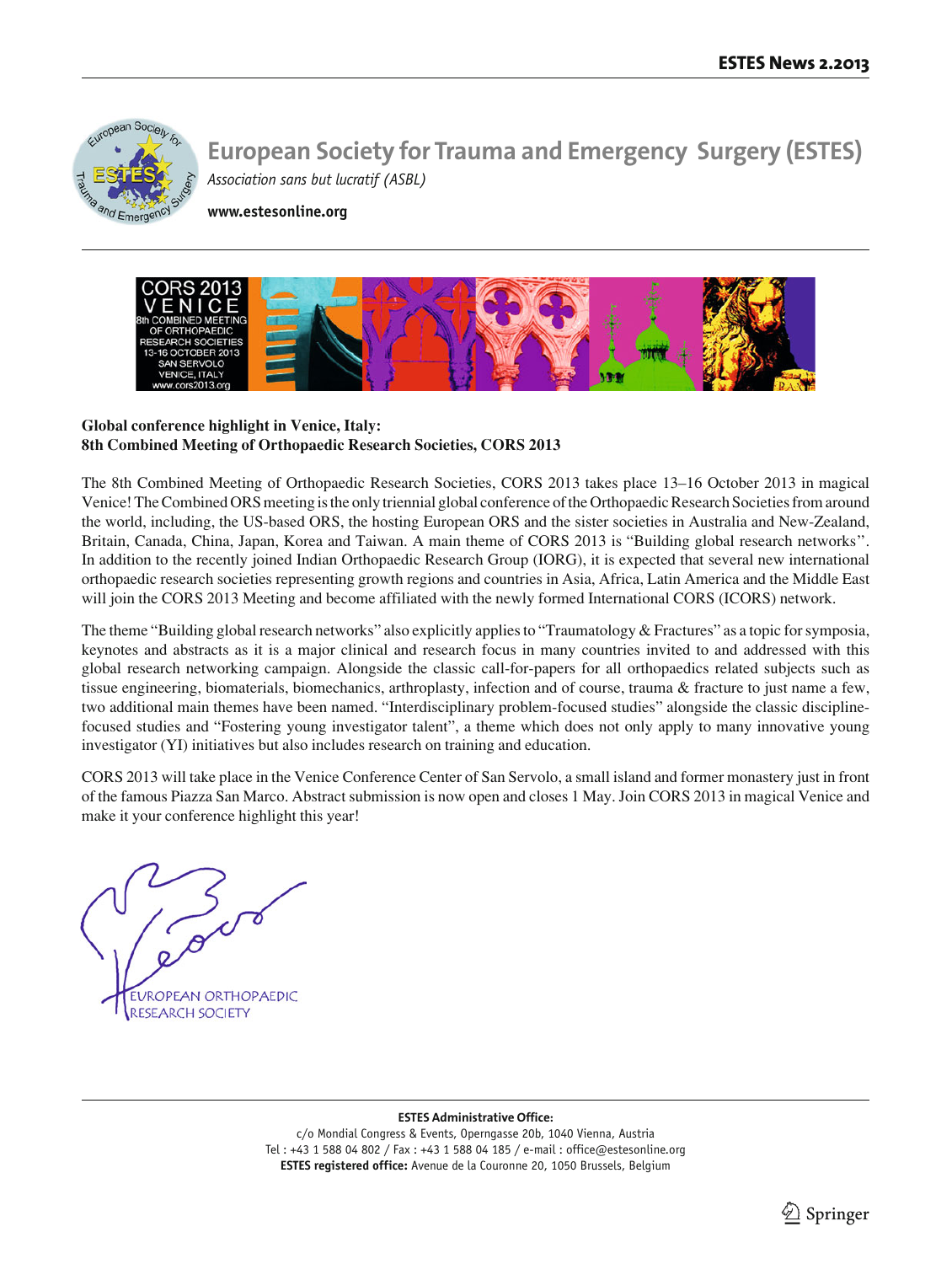

**www.estesonline.org**

#### **Visiting Fellowship of the German Society for Orthopaedics and Trauma 2013**

The German Society for Orthopaedics and Trauma (Deutsche Gesellschaft fuer Orthopaedie und Unfallchirurgie; DGOU) is the peak scientific society for Orthopaedics and Trauma Surgery in Germany.

The DGOU Fellowship provides opportunities for young and active orthopaedic/trauma surgeons from all over Europe to visit an annually changing German institution, which is being suggested by the DGOU, for a period of 4 weeks after or at the end of their specialist training according to the wishes of the applicant.

The work emphases and interests of the applicant shall match the emphases of the respective host institution.

Eligible to apply are all members of ESTES and of national ESTES societies throughout Europe who have completed their education in the field of orthopaedics and/or trauma surgery and who are in an employment relationship and not self-employed. Applicants must not be older than 40 years. The applicant should possess sufficient language skills (at least either English or German).

The amount of the DGOU Visiting Fellowship is EUR 2500. The money is meant to cover parts of the costs for the journey, accommodation and living.

The fellow will be able to visit the host institution for a period of 4 weeks. The fellow should be given the opportunity to give one or more presentations about his clinical and/or scientific specialist subject in the host institution. In addition, the fellow will be obliged to give a presentation about his clinical and/or scientific specialist subject at the annual DGOU conference. Thus, the transfer of knowledge and information between both partners will be promoted. A report about the DGOU Visiting Fellowship should be submitted to the DGOU office General Secretary within 1 month after the end of the fellowship for publication in the DGOU news bulletin.

Applications for the fellowship (in either German or English) must contain:

- the CV,
- list of publications
- covering letter describing the intended purpose of the visit,
- description of the applicant's work emphases and interests,
- a letter of recommendation from the director of the sending institution.

Closing date for applications for the DGOU Fellowship is May, 31 of every year.

The DGOU visiting Fellowship is supposed to fulfil a mere assisting function for the applicant. The DGOU will only be supporting the organisation of the basic agreement between the participant and the host institution. All further details will be discussed and conducted between the participant and the host institution directly. The realisation of the fellowship and all associated risks and cost are not incumbent upon the DGOU. The DGOU shall not be liable for any claims which the applicant may possibly want to assert. Also, all fiscal matters concerning the receipt and use of the fellowship money shall be incumbent upon the applicant only. By submitting his application, the applicant acknowledges these regulations.

Applications should be send to

Deutsche Gesellschaft fuer Orthopaedie und Unfallchirurgie (DGOU) - German Society for Orthopaedics and Trauma - General Secretary Prof. Dr. Hartmut Siebert Luisenstr. 58/59, D-10117 Berlin, Germany Mail to: office@dgou.de URL: www.dgou.de

#### **ESTES Administrative Office:**